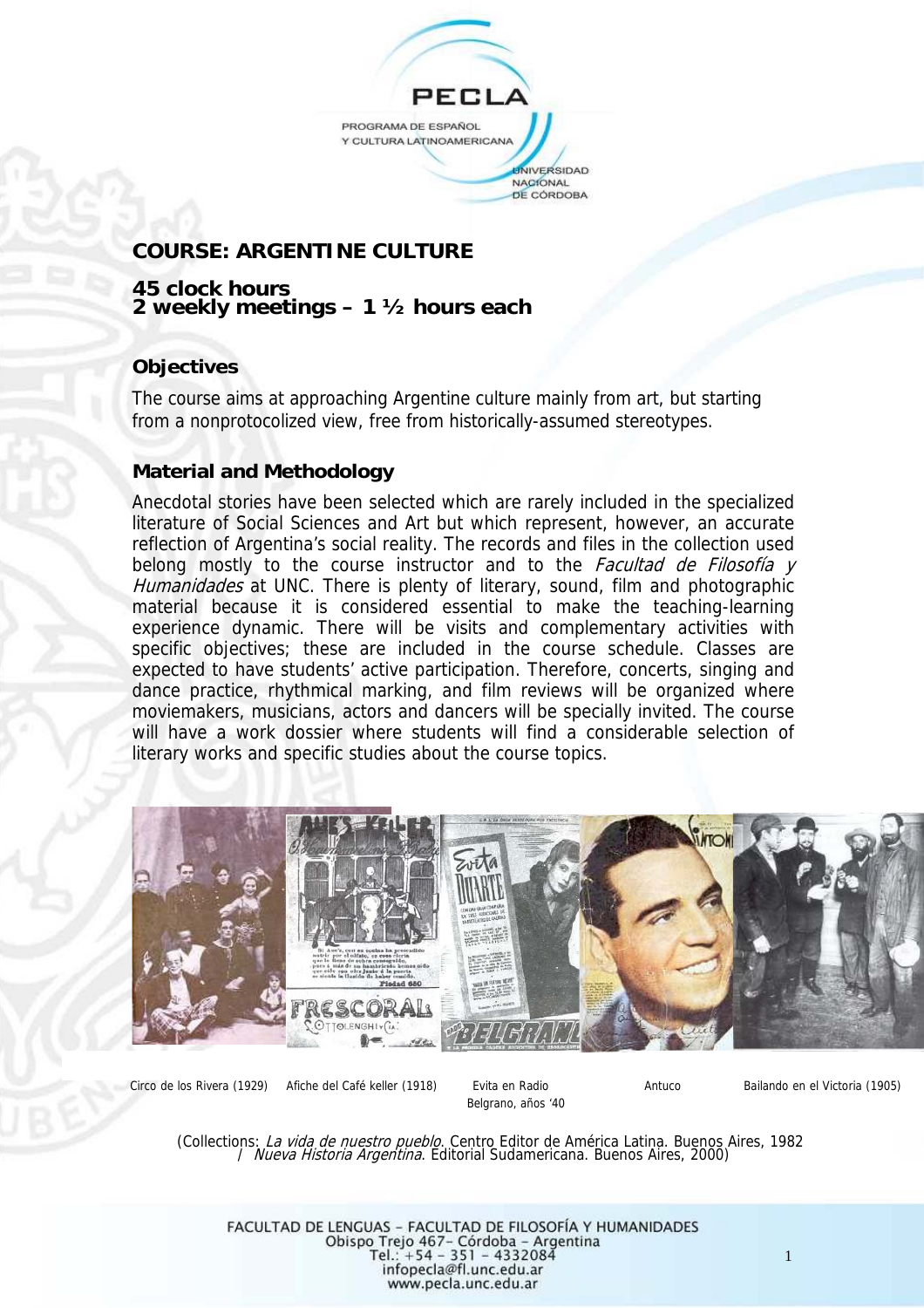

# **Contents**

| Module 1.<br>Introduction<br>to the cultural<br>study of 20 <sup>th</sup> -<br>century<br>Argentina. The<br>context of a<br>period (1880-<br>$1930$ ). | <b>Topics</b>                                                                                                                                                                                         | <b>Specific contents</b>                                                                                                                                                                                                                                                                                                                                                                                                                                                                                                                                                                 |
|--------------------------------------------------------------------------------------------------------------------------------------------------------|-------------------------------------------------------------------------------------------------------------------------------------------------------------------------------------------------------|------------------------------------------------------------------------------------------------------------------------------------------------------------------------------------------------------------------------------------------------------------------------------------------------------------------------------------------------------------------------------------------------------------------------------------------------------------------------------------------------------------------------------------------------------------------------------------------|
|                                                                                                                                                        | a) Cultural pluralism:<br>the impact of<br>immigration and the<br>formation of a new<br>society. Criollo $(=$<br>native) art.                                                                         | The role of traditions and the cultural<br>contribution of collectivities: religion, art and<br>work innovation. The colonists. Family<br>histories between <i>mate</i> and imported tea.<br>The farmers in the $gringa (=$ of Italian<br>descent) Pampa. Zarzuela and sainete<br>composers. The art of <i>conventillos</i> (=<br>tenement houses). The criollo tango and the<br>sainete porteño (= one-act farces of the port<br>area). Popular theater: The Hispanic Genre of<br>Short Farces and Gaucho Drama. Ballad<br>collections of the slums. Pop dances. The folk<br>tradition. |
|                                                                                                                                                        | b) The construction of<br>the urban country and<br>the space of the big<br>institutions: State,<br>bureaucracy and<br>representation. A<br>social approach to the<br>urban planning of big<br>cities. | European-modeled criolla society and<br>architecture: Hubert Stier's, Maillart's,<br>Tamburini's, Heine and Hagemann's, Hunt<br>and Schroeder's building projects. The peak<br>of theaters: Teatro Colón in Buenos Aires, El<br>Argentino in La Plata, Rivera Indarte in<br>Córdoba, Mitre in Jujuy, etc. The "social"<br>design of halls: Banks, post offices and<br>courthouses. The railroad and its offices.<br>Between the public and the private: stores<br>(Harrods in Buenos Aires and La Favorita in<br>Rosario). Avenues, workshops and tenement<br>houses.                    |
|                                                                                                                                                        | Argentine<br>C)<br>society at the<br>beginning of the<br>century and the role<br>of customs.                                                                                                          | Between the patrician families, the confessor<br>of the church and socialist ideas. The<br>ballroom at the Teatro Victoria. Courtship.<br>Tango and <i>milonga</i> : between decency and                                                                                                                                                                                                                                                                                                                                                                                                 |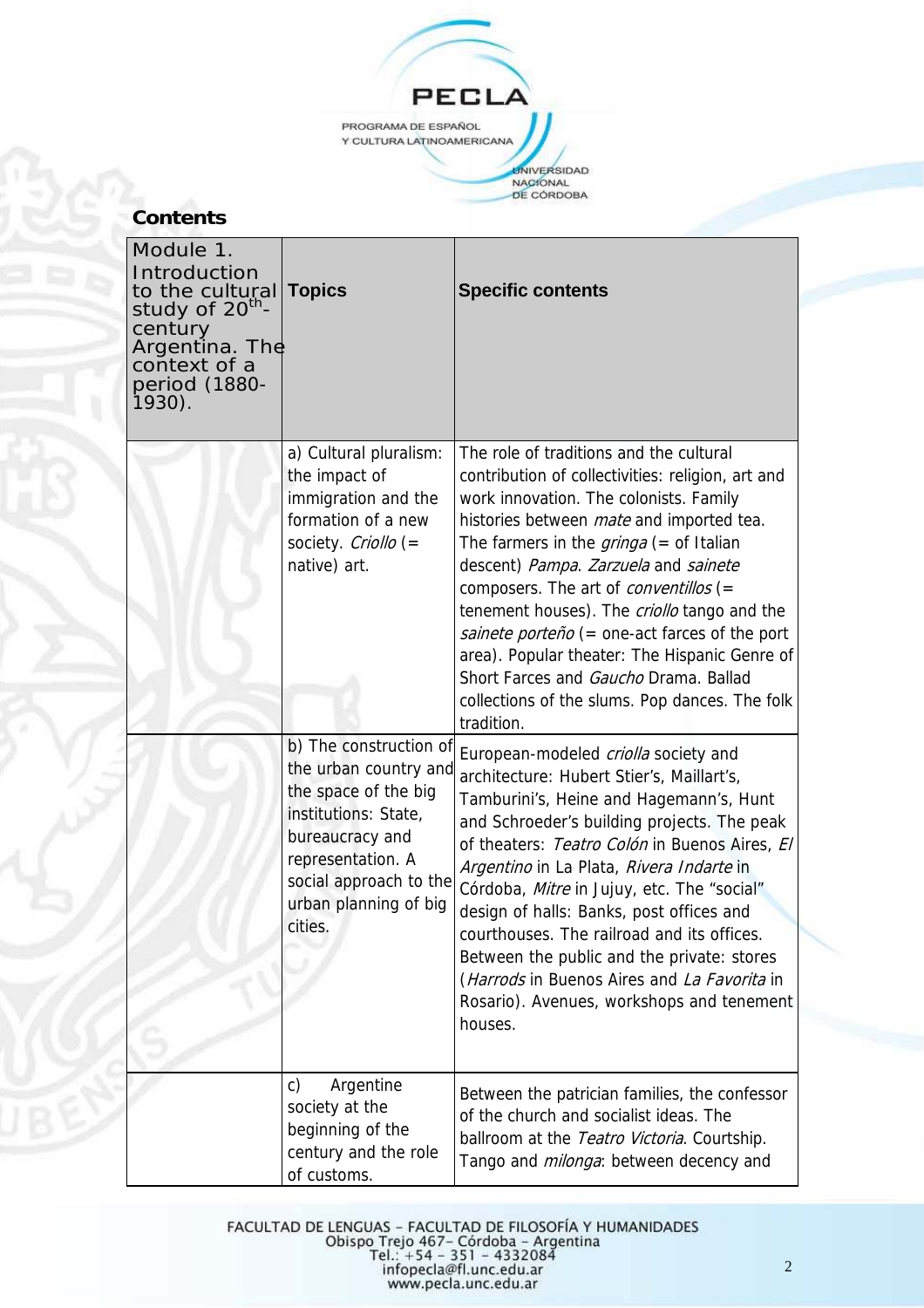

|                                                                                                          |                                                                                                                                         | <b>PROGRAMA DE ESPASGANDAL.</b> The <i>Casino</i> theater and the first<br>Y CULTURA LATINOAME MONTO Variety Show: Varieté and Music Hall.<br>Anecdotes, about Florencio Parravicini: from<br>the Teatro <sup>N</sup> Varieté to Teatro Roma. The<br>Podestá brothers and the premiere of Revista<br>Nacional at the Teatro Apolo. Two cases of<br>the Porteño Burlesque Show: Sofía Bozán<br>and Francisco Canaro. Radicals, socialists and<br>anarchists: the press and the party's social<br>criticism. The newspaper serial: comic strips<br>and soap operas. Passion for soccer.                                                                                                                                                                                                              |
|----------------------------------------------------------------------------------------------------------|-----------------------------------------------------------------------------------------------------------------------------------------|----------------------------------------------------------------------------------------------------------------------------------------------------------------------------------------------------------------------------------------------------------------------------------------------------------------------------------------------------------------------------------------------------------------------------------------------------------------------------------------------------------------------------------------------------------------------------------------------------------------------------------------------------------------------------------------------------------------------------------------------------------------------------------------------------|
|                                                                                                          | d) The suburbs. The<br>criollo circle. The<br>cultural sphere of<br><i>pulperías</i> (= taverns),<br>cafés, bars and<br>grocery stores. | The Carlo, Podestá and Scotti brothers.<br>Circus anecdotes between Raffeto and<br>Podestá. Gaucho minstrels at the circus and<br>the text of the <i>milonga</i> "En el Viejo Parque<br>Goal". About dramas, melodramas and pulp<br>novels: "El gaucho de las trompadas",<br>"Santos Vega", "Hormiga negra" and "La<br>pulpera de Santa Lucía". Clowns, comedians<br>and alternative music: from the blind<br>Carrasco to the clown Chalupín de los<br>Rivero. Grocery stores. The old Café<br>Marconi, Gardel and the premiere of "Mi<br>noche triste". The Piaggio café: an artists'<br>coterie. The Royal Keller and the first boxing<br>shows. The <i>Café de los Inmortales</i> and the<br>dialog between García Velloso and Rubén<br>Darío. "Viejo Tortoni", tango by Negro and<br>Blázquez. |
| Module 2. The <br>Argentina of<br>the Social<br><b>Revolution</b><br>from Art: a<br>different<br>history | <b>Topics</b>                                                                                                                           | <b>Specific contents</b>                                                                                                                                                                                                                                                                                                                                                                                                                                                                                                                                                                                                                                                                                                                                                                           |
|                                                                                                          |                                                                                                                                         | The popular expresión of Radio Drama.<br>The popularity of González Pulido and<br>the criticism of Homero Manzi. From<br>Antuco Teleca to Oscar Casco. Radio<br>Belgrano: "Hacia un futuro mejor"<br>with Evita Duarte's company and                                                                                                                                                                                                                                                                                                                                                                                                                                                                                                                                                               |
|                                                                                                          | a) The social study<br>of mass<br>narrative forms.                                                                                      | 'Las aventuras de Tarzán'. Nené Cascallar<br>and Abel Santa Cruz. Radio Porteña and<br>the "Ronda Policial" company. "Los Pérez<br>García".                                                                                                                                                                                                                                                                                                                                                                                                                                                                                                                                                                                                                                                        |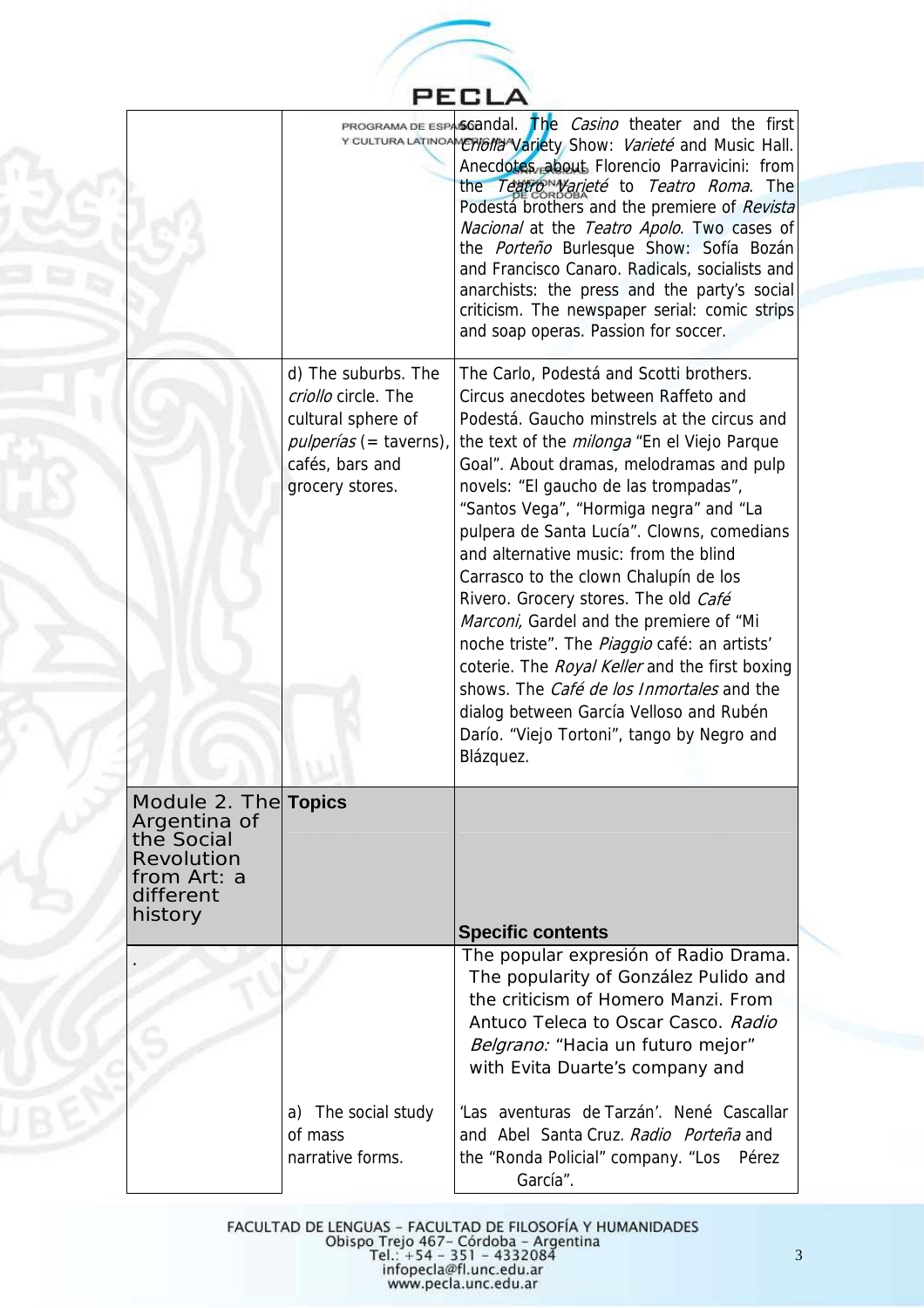|                                                                       |                                    | PECLA                                                                                                                                                                                                                                                                                                                                                                                                                                                                                                                                                                                                                                                                                                                                                                                                                                             |
|-----------------------------------------------------------------------|------------------------------------|---------------------------------------------------------------------------------------------------------------------------------------------------------------------------------------------------------------------------------------------------------------------------------------------------------------------------------------------------------------------------------------------------------------------------------------------------------------------------------------------------------------------------------------------------------------------------------------------------------------------------------------------------------------------------------------------------------------------------------------------------------------------------------------------------------------------------------------------------|
|                                                                       |                                    | PROGRAMA DE ESPAMMerchandising in radio drama. Theater<br>Y CULTURA LATINOAN BEITOTINIANCES of series and street theater.<br>The exchange of genres: circus, radio<br>drama, comic strips and photo soap opera.<br>Mafalda's social criticism (Quino)<br>Filmed history<br>And tango arrives at the cinema. The<br>reflection of Argentine social reality and the<br>criticism of art. Leopoldo Torre Nilsson's<br>films. Ricardo Halac's controversial films. el<br>tango Ilega al cine. The useless censorship<br>of the 60s. Juan José Jusid and "Los<br>gauchos judíos". Pino<br>Solanas's<br>and<br>Pereyra's films. Universidad Nacional de<br>Córdoba and the history of Córdoba: The<br>Film Archives of Channel 10 (Images, sound,<br>memory and history). The secret Argentina<br>from the perspective of Córdoba's young<br>producers. |
|                                                                       | b) National Rock                   | The uncensored voice<br>From The Beatles and Elvis Presley to León<br>Gieco. From Club del Clan to Los Gatos and<br>Almendra. The Cueva de Pasarotus and jazz<br>in the myth of National Rock. Vox Dei.<br>Mestre, Charly and a feeling: Sui Generis.<br>Dino Saluzzi's folk music in rock music. León<br>opportunity and<br>Gieco<br>between<br>social<br>criticism. Tango, jazz and folk in today's<br>Argentine rock according to Charly García.                                                                                                                                                                                                                                                                                                                                                                                               |
| Module 3. The<br>limits of Art in<br>Argentina<br><b>What limits?</b> | <b>Topics</b>                      | <b>Specific contents</b>                                                                                                                                                                                                                                                                                                                                                                                                                                                                                                                                                                                                                                                                                                                                                                                                                          |
|                                                                       | a) La unity of the<br>contemporary | Multimedia works. About salsa, cumbia and<br>cuarteto: social readings of a history of<br>cultural integration. Tango, jazz and<br>Bartokian turns: interpreting Piazzolla.<br>Tango by Julio Bocca and "la Mona<br>Giménez". Andean tunes and touches from<br>the pampas: indigenous music in folk<br>production. Folk festivals and their big<br>names: La Sole, los Tekis and el Chaqueño.                                                                                                                                                                                                                                                                                                                                                                                                                                                     |
|                                                                       |                                    |                                                                                                                                                                                                                                                                                                                                                                                                                                                                                                                                                                                                                                                                                                                                                                                                                                                   |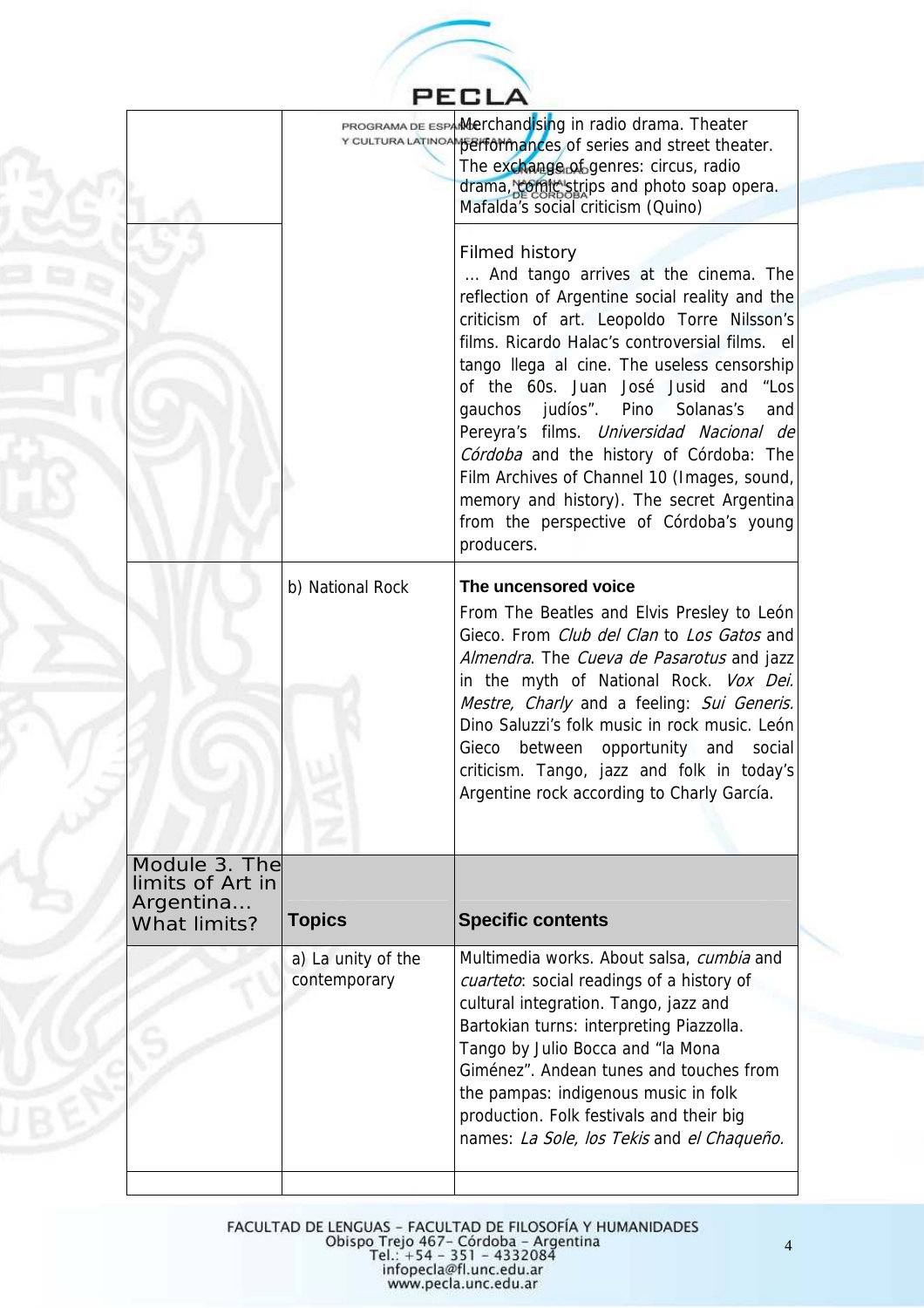

| Art                                  | b) The Art of Moentity AReflexions about contemporary artistic<br>and the Identity of more production in Argentina. The different views<br>and ideologies of identity in art. Memory and<br>identity in the evidence of artistic expression.<br>The symbols of the idea of identity in art.<br>The School of Philosophy and Humanities: a<br>multidirectional social projection. |
|--------------------------------------|----------------------------------------------------------------------------------------------------------------------------------------------------------------------------------------------------------------------------------------------------------------------------------------------------------------------------------------------------------------------------------|
| Presentation of<br>topics for debate | Students will present a chosen topic for<br>debate in class. On this day each student<br>will present the reason for his/her choice<br>and the debate possibilities offered by the<br>topic.                                                                                                                                                                                     |
| Debate                               | The topics presented will be debated.                                                                                                                                                                                                                                                                                                                                            |
| Final exam                           | The topics presented will be debated.                                                                                                                                                                                                                                                                                                                                            |
| End of course                        |                                                                                                                                                                                                                                                                                                                                                                                  |

# **Evaluation**

After the presentation of and discussion about each topic (except for topic "b" in Module 2 and topic "a" in Module 3), students will have to write a composition with guidelines provided by the course instructor.

Compositions will consist in essays written in Spanish. The general topics for the compositions will be suggested by the course instructor and students will be able to narrow down the topic to suit their own interests. Students are supposed to write the compositions on their own; therefore, plagiarism, the evidence of help provided by third parties and copied documents from the Internet will not be accepted.

For the final exam, the course instructor will provide students with a detailed list of the topics which are considered essential in the course. The list will be available in advance.

Students' participation in class plays an important role in the final grade. Active participation is understood as not only attending classes and answering questions occasionally, but also as showing, by direct and spontaneous intervention, a productive assimilation of the course contents and reading materials.

Should students need or consider the possibility of improving their grades beyond the course requirements, the course instructor includes "extra-credit" activities to be determined during the course.

The instructor will give students a mid-term report to inform them about their performance so far and about the points that need improvement.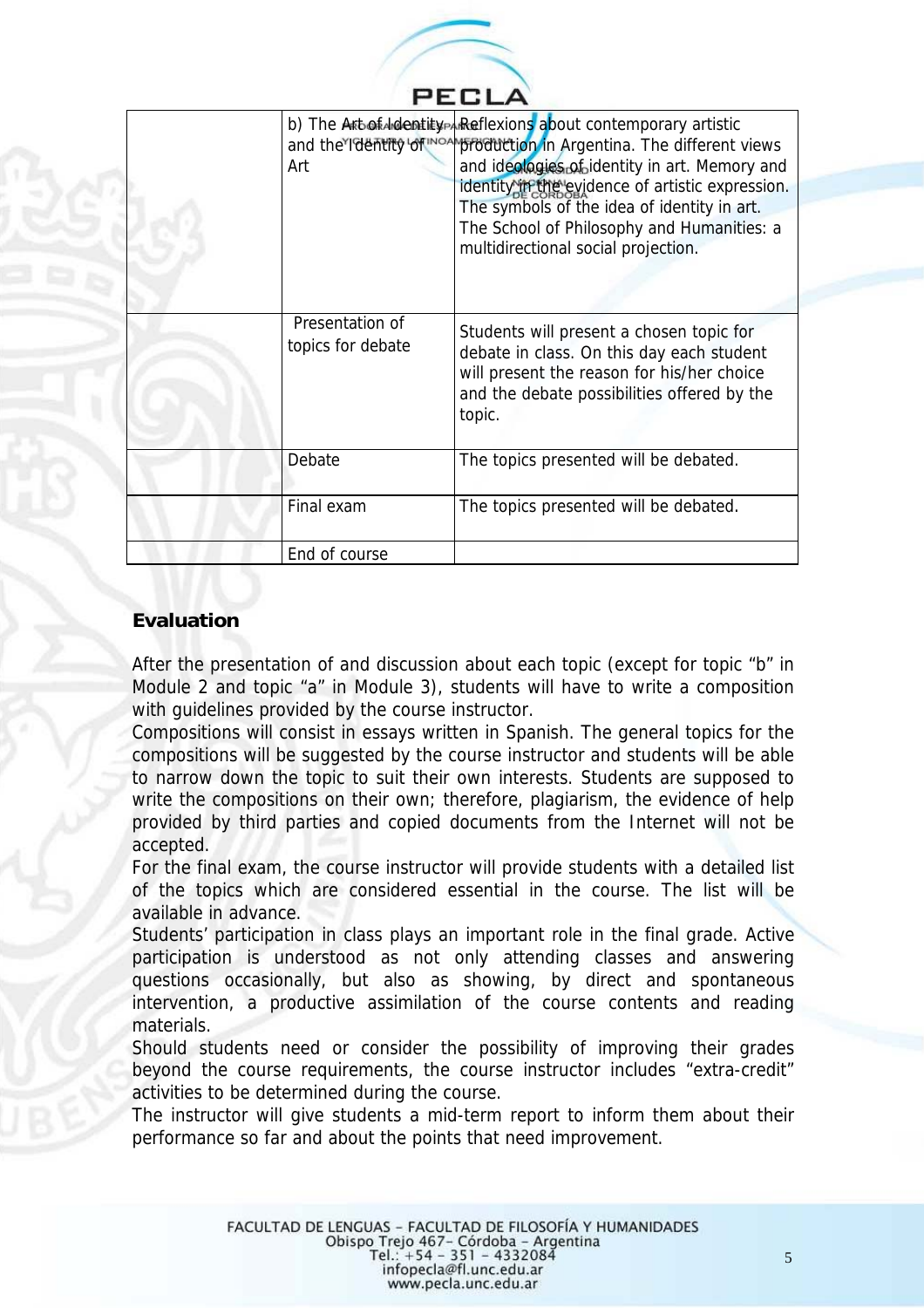

Attendance is mandatory, since it is considered essential for the course. Only up to three unjustified absences from class will be acceptable. After more than three absences, points will be taken off the final grade.

#### *Points*

- 6 compositions: 100 points each (total: 600 points)
- Final Exam: 200 points
- Participation in class: 200 points

Total: 1000 points

### **Bibliography**

## **The articles, abstracts, sections and studies in the dossier were taken from:**

- Ábalos, Ezequiel (interviews). Historias del Rock de Acá. Primera Generación. Buenos Aires: Editora AC & E. Ábalos. 1995.
- Aretz, Isabel. El folklore musical argentino. Buenos Aires: Editorial Ricordi. 1952.
- Atlas Historia II. De la Edad Contemporánea a la actualidad. Madrid: Grupo Santillana Editores. 1999.
- Boxaidós, M.; S. Romano y P. Palacios. "El Archivo Fílmico de Canal 10". Estafeta 32, Revista de Producción y Debate. Nº 1. Córdoba: Facultad de Filosofía y Humanidades (UNC). 1999: 93-95.
- Cairns, Trevor. Europa en el Mudo. Madrid: Akal. 1992.
- Colección La vida de Nuestro Pueblo. Volúmenes 2, 3 y 4. Buenos Aires: Centro Editorial de América Latina. 1983.
- Colección GENTE testigo del siglo. Volúmenes 1 y 6. Impresa en Barcelona. Buenos Aires: Editorial Atlántida. 2000.
- Colección Nueva Historia Argentina. Tomo 5: El progreso, la modernización y sus límites (1880-1916). Dirección de tomo: Mirta Lobato. Impreso en España. Buenos Aires: Editorial Sudamericana. 2000.
- Constitución de La Nación Argentina. Santa fe Paraná 1994. Buenos Aires: Producciones Mawis. 2003.